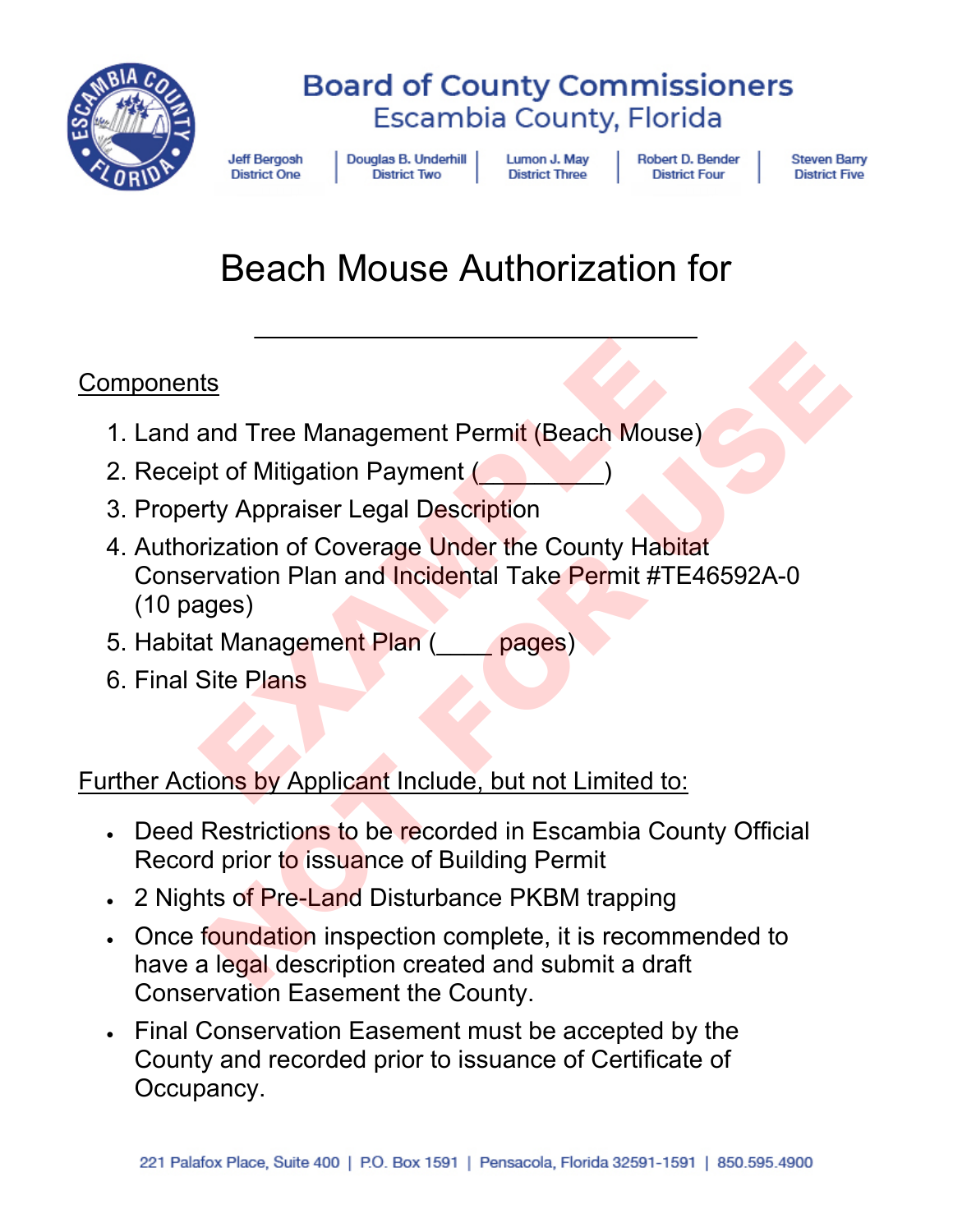| J. Taylor "Chips" Kirschenfeld,                                                 | <b>Jeff Bergosh</b><br><b>District One</b><br><b>Vice-Chair</b> | Douglas B. Underhill<br><b>District Two</b>                                                 | Lumon J. May<br><b>District Three</b> | <b>Board of County Commissioners</b><br>Escambia County, Florida<br><b>Robert D. Bender</b><br><b>District Four</b><br>Chairman | <b>Steven Barry</b><br><b>District Five</b> |
|---------------------------------------------------------------------------------|-----------------------------------------------------------------|---------------------------------------------------------------------------------------------|---------------------------------------|---------------------------------------------------------------------------------------------------------------------------------|---------------------------------------------|
| Department of Natural Resources Management                                      |                                                                 |                                                                                             |                                       |                                                                                                                                 |                                             |
|                                                                                 |                                                                 | Plan and Incidental Take Permit #TE46592A-0<br>Total Pages (including Appendix A and B): 10 |                                       | Authorization of Coverage Under the Escambia County Programmatic Habitat Conservation                                           |                                             |
| 1. Permittee:                                                                   | <u> 1980 - Jan Barbarat, manala</u>                             |                                                                                             |                                       |                                                                                                                                 |                                             |
|                                                                                 |                                                                 |                                                                                             |                                       |                                                                                                                                 |                                             |
|                                                                                 |                                                                 |                                                                                             |                                       |                                                                                                                                 |                                             |
|                                                                                 |                                                                 |                                                                                             |                                       |                                                                                                                                 |                                             |
| 2. Project Address:                                                             |                                                                 |                                                                                             |                                       |                                                                                                                                 |                                             |
| 3. Property Reference Number:                                                   |                                                                 |                                                                                             |                                       |                                                                                                                                 |                                             |
|                                                                                 |                                                                 |                                                                                             |                                       |                                                                                                                                 |                                             |
| 4. Zoning:                                                                      |                                                                 |                                                                                             |                                       |                                                                                                                                 |                                             |
|                                                                                 |                                                                 |                                                                                             |                                       |                                                                                                                                 |                                             |
| 5. Impact Acreage:                                                              | ac                                                              |                                                                                             |                                       | 6. Preservation Acreage: ac                                                                                                     |                                             |
| 7. Creation: ac                                                                 |                                                                 |                                                                                             |                                       | 8. Use: Single Family                                                                                                           |                                             |
|                                                                                 |                                                                 |                                                                                             |                                       |                                                                                                                                 |                                             |
| 9. County Permit Number:                                                        |                                                                 |                                                                                             |                                       |                                                                                                                                 |                                             |
| 10. Voluntary Contribution to the PKBM Conservation Fund:<br>a. Primary Impact: |                                                                 |                                                                                             |                                       |                                                                                                                                 |                                             |

b. Recurring Annual: \_\_\_\_\_\_\_\_\_\_\_\_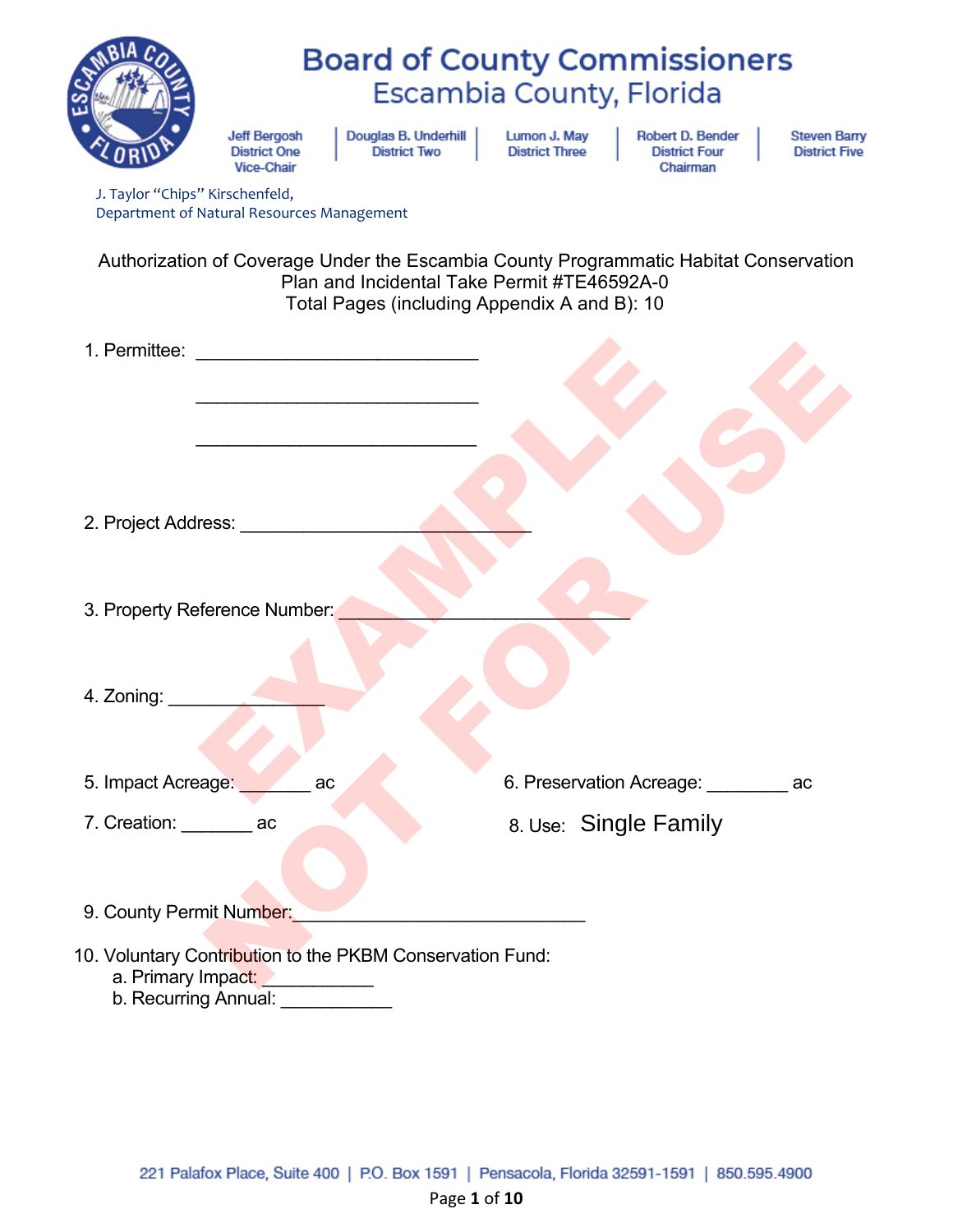

**Jeff Bergosh District One** Vice-Chair

Douglas B. Underhill **District Two** 

Lumon J. May **District Three** 

**Robert D. Bender District Four** Chairman

**Steven Barry District Five** 

J. Taylor "Chips" Kirschenfeld, Department of Natural Resources Management

- 11. Conditions and Authorizations:
	- A. The validity of this permit is conditioned upon strict observance of all requirements, terms and/or conditions described in the Escambia County Programmatic Habitat Conservation Plan and associated Incidental Take Permit #TE46592A-0 (ITP).
	- B. Acceptance of this permit serves as evidence that the permittee and its authorized agents understand and agree to abide by the terms of this permit. Failure to abide by permit conditions may result in County Environmental Enforcement proceedings or separate federal action under Section 11 of the endangered species act of 1973, as amended.
	- C. The Permittee owns a \_\_\_\_\_\_ acre tract as described above, and proposes to construct a single family residence ("the Project"). This Permit authorizes the incidental take of the Perdido Key beach mouse*, Peromyscus polionotus trissyllepsis*, (PKBM) associated with the construction of the Project and associated infrastructure, and subsequent human habitation of the Project, as detailed in the Habitat Management Plan (HMP) submitted in the application for coverage under the County ITP and further conditioned herein and subject to the continued validity of the Permit. ance of this permit serves as evidence that the **permit #TE46592A-0** (ITP).<br>
	ance of this permit serves as evidence that the **permittee** and its<br>
	it and and agree to abide by the terms of this permit. Failure to abid<br>
	ans al associated includental Take Permit #1 E40392A-0 (TIP).<br>The annote of this permit serves as evidence that the **permit Faller e** and its authorized agents<br>and and agree to abide by the terms of this permit. Faller to abid
	- D. The Permittee will manage and maintain the Project side during and after construction of the Project. The Permittee shall incorporate as deed restriction this Permit and all terms and conditions of this Permit and be recorded in the public records of Escambia County, Florida in accordance with Florida law. The Permittee shall be defined as

 $\mathcal{L}=\mathcal{L}=\mathcal{L}=\mathcal{L}=\mathcal{L}=\mathcal{L}=\mathcal{L}=\mathcal{L}=\mathcal{L}=\mathcal{L}=\mathcal{L}=\mathcal{L}=\mathcal{L}=\mathcal{L}=\mathcal{L}=\mathcal{L}=\mathcal{L}=\mathcal{L}=\mathcal{L}=\mathcal{L}=\mathcal{L}=\mathcal{L}=\mathcal{L}=\mathcal{L}=\mathcal{L}=\mathcal{L}=\mathcal{L}=\mathcal{L}=\mathcal{L}=\mathcal{L}=\mathcal{L}=\mathcal{L}=\mathcal{L}=\mathcal{L}=\mathcal{L}=\mathcal{L}=\mathcal{$ 

- E. At such time as the Permittee shall sell or dispose of all his respective interest in the Project and so long as the Permittee is not then in default under this Permit, the Permittee shall be automatically released from all obligations, conditions, and liability of this Permit and any purchaser of the Project shall, upon purchase thereof, become responsible for the future compliance therewith but not for any prior or then existing defaults, violations, or deficiencies.
- F. Subject to the terms and conditions of this permit, the Permittee is authorized to engage in the following forms of take of the PKBM incidental to the site preparation, development, construction, operation, and human occupancy of the Project Site, including the house, parking, and driveway:
	- a. Harassment, harm, injury, and/or death of PKBM resulting from the permanent loss of \_\_\_\_\_ acre of habitat, including critical habitat on the Project site and for take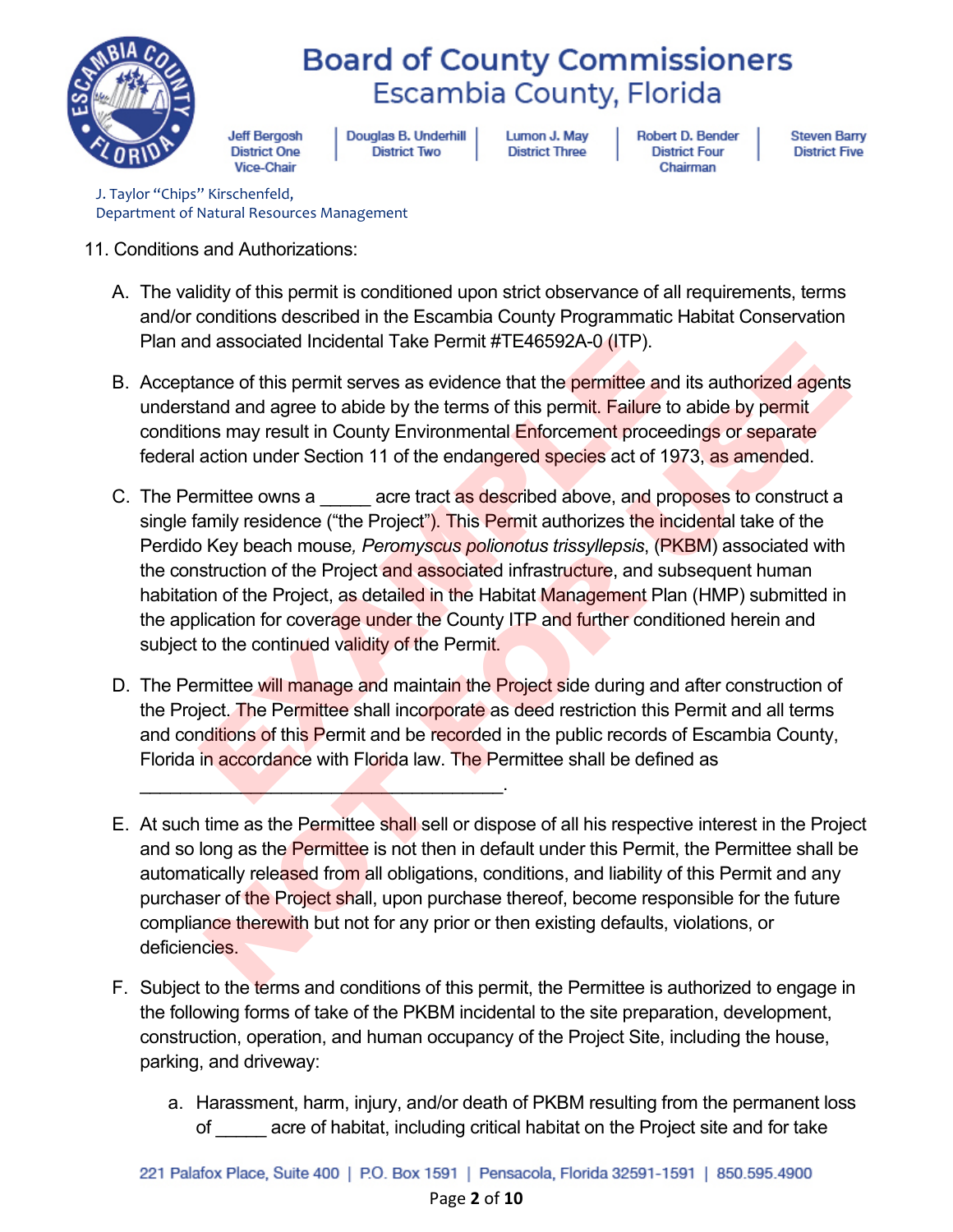

**Jeff Bergosh District One** Vice-Chair

Douglas B. Underhill **District Two** 

Lumon J. May **District Three** 

**Robert D. Bender District Four** Chairman

**Steven Barry District Five** 

J. Taylor "Chips" Kirschenfeld, Department of Natural Resources Management

> resulting from indirect impacts due to the development, construction, operation, and human occupancy of the Project Site.

- G. Prior to the issuance of a Building Permit or Pre-Site Construction Permit, Deed Restrictions shall be recorded in the public records of Escambia County, and recording information provided to the HCP Coordinator (template provided).
- H. The Permittee shall maintain a copy of the Permit in the residence for use by the residents, renters, lessees, or others.
- I. The Permittee shall allow personnel of the U.S. Fish and Wildlife Service, Florida Fish and Wildlife Conservation Commission, Escambia County, or other properly permitted and qualified persons designated by these agencies to enter the Project boundaries at reasonable hours and times for the general purposes specified in Part 50 Code of Federal Regulations 13.21(e)(2).
- J. The Permittee shall allow personnel of the U.S. Fish and Wildlife Service, Florida Fish and Wildlife Conservation Commission, Escambia County, or other properly permitted and qualified persons designated by these agencies to enter the Project boundaries at reasonable hours and times for the general purposes specified in Part 50 Code of Federal Regulations 13.21(e)(2). tions shall be recorded in the public records of Escambia County<br>tion provided to the HCP Coordinator (template provided).<br>
mittee shall maintain a copy of the Permit in the residence for us<br>
lessees, or others.<br>
mittee sh or shall be recolucted in the public counterpart of the structure of this permit shall be provided in the product of the HCP Coordinator (template provided).<br>
Inititiee shall maintain a copy of the Permit in the residence
- K. The following measures shall be employed by the Permittee to ensure that take of the PKBM is minimized and fully mitigated:

Construction (including site preparation)

- 1. Upon completion of foundation inspection, the legal description shall be created, and a draft Conservation Easement shall be provided to the County HCP Coordinator for review (see also Condition #11).
- 2. A copy of this permit shall be provided to the general contractor and included in all subcontracts for the Project. The construction contract documents entered into by the Permittee shall include a stipulation that conservation objectives of the Permit shall be communicated to and agreed upon by all sub-contractors.
- 3. During construction, impacts to PKBM shall be avoided or minimized by: (a) placing sediment barriers and flagging to restrict access and avoid impacts to habitat; (b) storing materials at appropriate staging sites and on previously disturbed areas outside of PKBM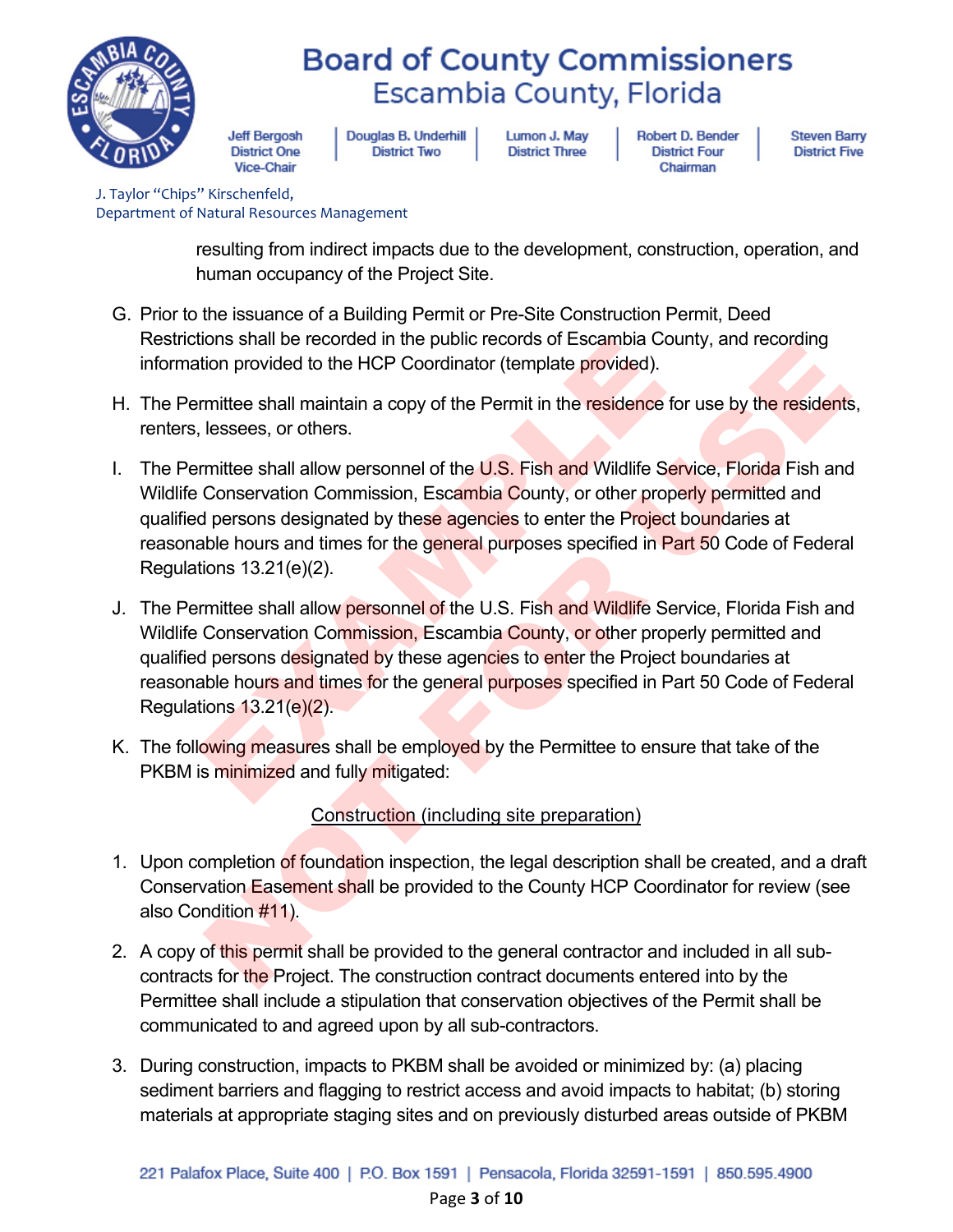

**Jeff Bergosh District One** Vice-Chair

Douglas B. Underhill **District Two** 

Lumon J. May **District Three** 

**Robert D. Bender District Four** Chairman

**Steven Barry District Five** 

J. Taylor "Chips" Kirschenfeld, Department of Natural Resources Management

> habitat; (c) keeping the construction site clean and free of debris, keeping trash out of habitats; (d) limiting disturbance from site preparation and construction grading by clearly indicating on all construction plans and onsite with silt fence or other barrier fence installation. The foregoing are subject to the paragraph 3 below allowing for temporary disturbance of an additional 10 feet outside the Project footprint.

- 4. Permanent alteration of the Project site shall not exceed acres (i.e. structure, parking, drive, etc) for the Project footprint. An additional 10 feet outside of the acre project footprint may be temporarily disturbed during site preparation, Project construction, Project maintenance, Project demolition. The 10-foot area outside of the Project footprint shall be immediately restored upon completion of the activity
- 5. All foreign debris (i.e. rock or other debris) larger than 1/8-inch shall be screened and removed from the site prior to planting restoration areas or adding fill to restoration areas.
- 6. Trees identified to remain on the approved site plan shall have appropriate protection per Escambia Design Standards Manual (Chap 2, Sec 2-3.3, 2-3.4).
- 7. All exterior and interior lighting for the Project shall conform to the specification outlined in Appendix A – Project Lighting Restrictions for Conservation of Protected Species. All of the Project's components (e.g. house footprint, parking area, driveway, etc.) constructed shall conform to the configuration/design plans as specified in the HMP. The dune restoration and project landscaping plan shall incorporate the following: ance of an additional 10 feet outside the Project footprint.<br>
Nent alteration of the Project site shall not exceed<br>
to:) for the Project footprint. An additional 10 feet outside of the the<br>
the throny be temporarily distur nce of an additional 10 feet outside the Project footprint.<br>
ent alteration of the Project site shall not exceed<br>  $\therefore$  for the Project parkin and 10 feet outside of the  $\frac{1}{2}$ <br>
core for the Project poperation, Project
	- i. all vegetation proposed shall be from the indigenous plant list, Appendix  $B -$  Species Plant List for Coastal Dune and Beaches in Escambia County, FL. Specific consideration shall be given regarding the Project location in the landscape as to which species are utilized.
	- ii. Irrigation of dune/landscape areas shall be by handheld sprayers or in-ground irrigation installed within 12 inches of horizontal improvements, i.e. driveways or structures.
	- iii. all dune restoration material shall meet the State of Florida requirements for beach quality material or the Escambia County ordinance regarding sand quality, whichever is more restrictive.
	- iv. the use of mulch and landscape fabric is prohibited on the Project site
	- v. Dune restoration and landscape plans must be approved by the County

221 Palafox Place, Suite 400 | P.O. Box 1591 | Pensacola, Florida 32591-1591 | 850.595.4900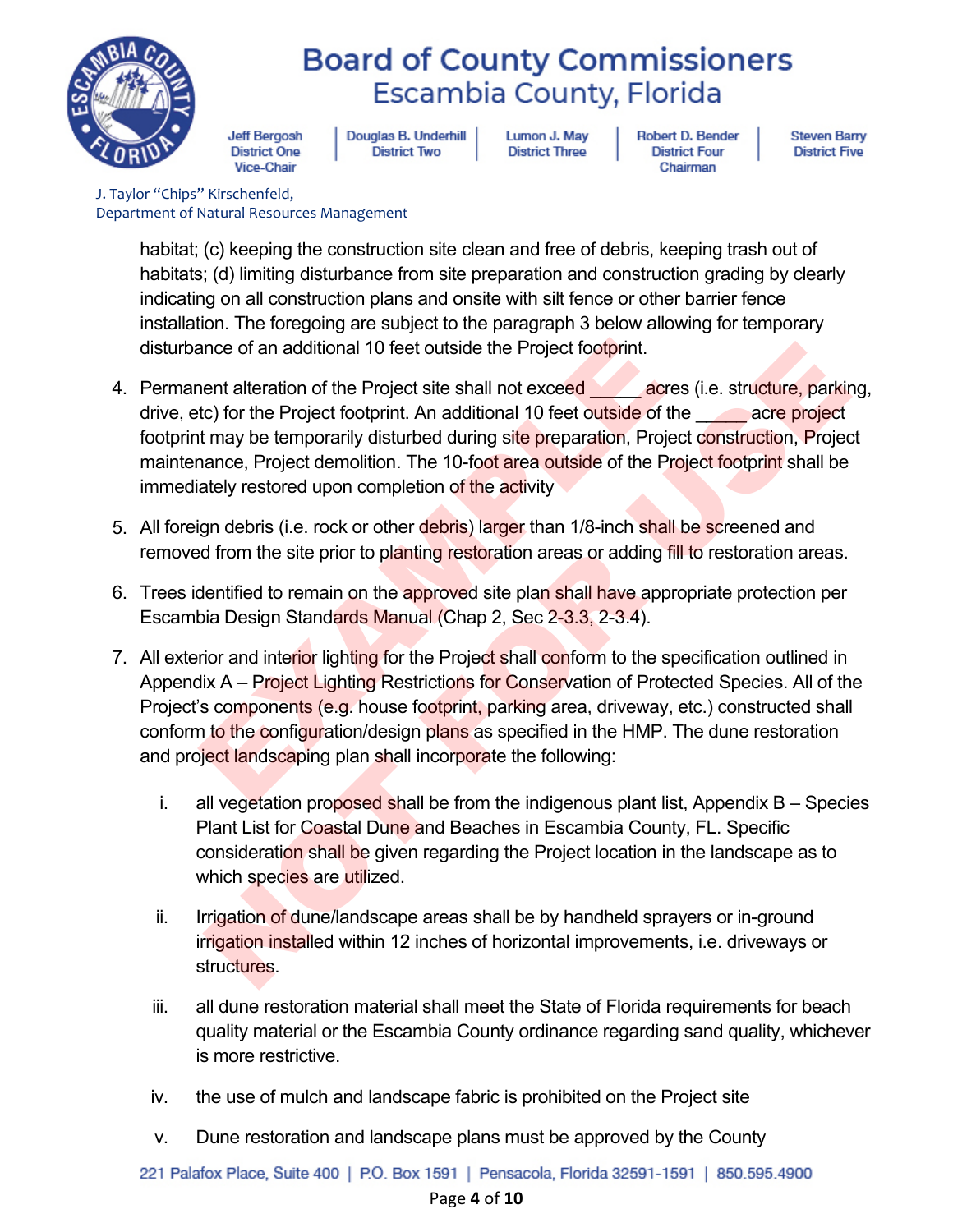

**Jeff Bergosh District One** Vice-Chair

Douglas B. Underhill **District Two** 

Lumon J. May **District Three** 

**Robert D. Bender District Four** Chairman

**Steven Barry District Five** 

J. Taylor "Chips" Kirschenfeld, Department of Natural Resources Management

- 8. Setback areas shall be maintained post-construction to provide connectivity of PKBM habitat to other onsite and off-site habitat. These areas shall be a minimum of 5 feet wide and included in the plan detailed in 6 above;
- 9. During site-preparation through construction a barrier shall be installed along property boundaries to prevent access to beach mouse habitat by pedestrians and allow movement of beach mice. All debris/refuse shall be regularly removed from these areas with a minimum of disturbance to the natural vegetation
- 10. No permanent fences or privacy walls shall be constructed that would restrict beach mouse movements.

#### Operation and Maintenance

- 11. Prior to issuance of the Certificate of Occupancy, a Conservation Easement shall be submitted for review by HCP Coordinator. Within 90 days of issuance of Certificate of Occupancy, easement shall be recorded in the public record of Escambia County (template provided).
- 12. Cats (including pets) shall be prohibited from the exterior and interior premises of the Project. Dogs are permissible when kept confined inside of the residence. Dogs may be walked on a 6-foot hand-held leash outside of beach and dune areas. All dog solid waste material shall be picked up and disposed of properly by the pet owner/ caretaker. site-preparation inrough construction a barrier shall be installed a<br>ries to prevent access to beach mouse habitat by pedestrians and mice. All debris/refuse shall be regularly removed from these a<br>m of disturbance to the Stephanon tunnough customational daring and the instanted and the terms of the terms of the terms of the constructed that would restrict properties. All debtis/refuse shall be regularly removed from these areas with a m of
- 13.The Escambia County Animal Control Division shall be contacted if free-roaming cats (pet or feral) are observed on the Project premises.
- 14.Trash collection and storage shall be contained in the interior spaces. Exterior trash receptacles for trash pick-up shall be animal-proof and therefore reduce predator and competition pressure from nuisance and exotic species.
- 15. Subject to temporary disturbance during construction as allowed by the terms of this Permit, permanent impact to the site shall be limited to example acre as indicated in the HMP; land allowed by this Permit to be disturbed during construction and shall be restored after completion of construction. After Project completion \_\_\_\_\_\_ acres of PKBM habitat shall be protected, managed, and maintained on the Project site. Temporary disturbance of habitat located within ten foot of the permitted structure is authorized to facilitate routine maintenance (i.e window, siding, roof replacement, etc.). This area shall be immediately restored in accordance with the approved landscape plan.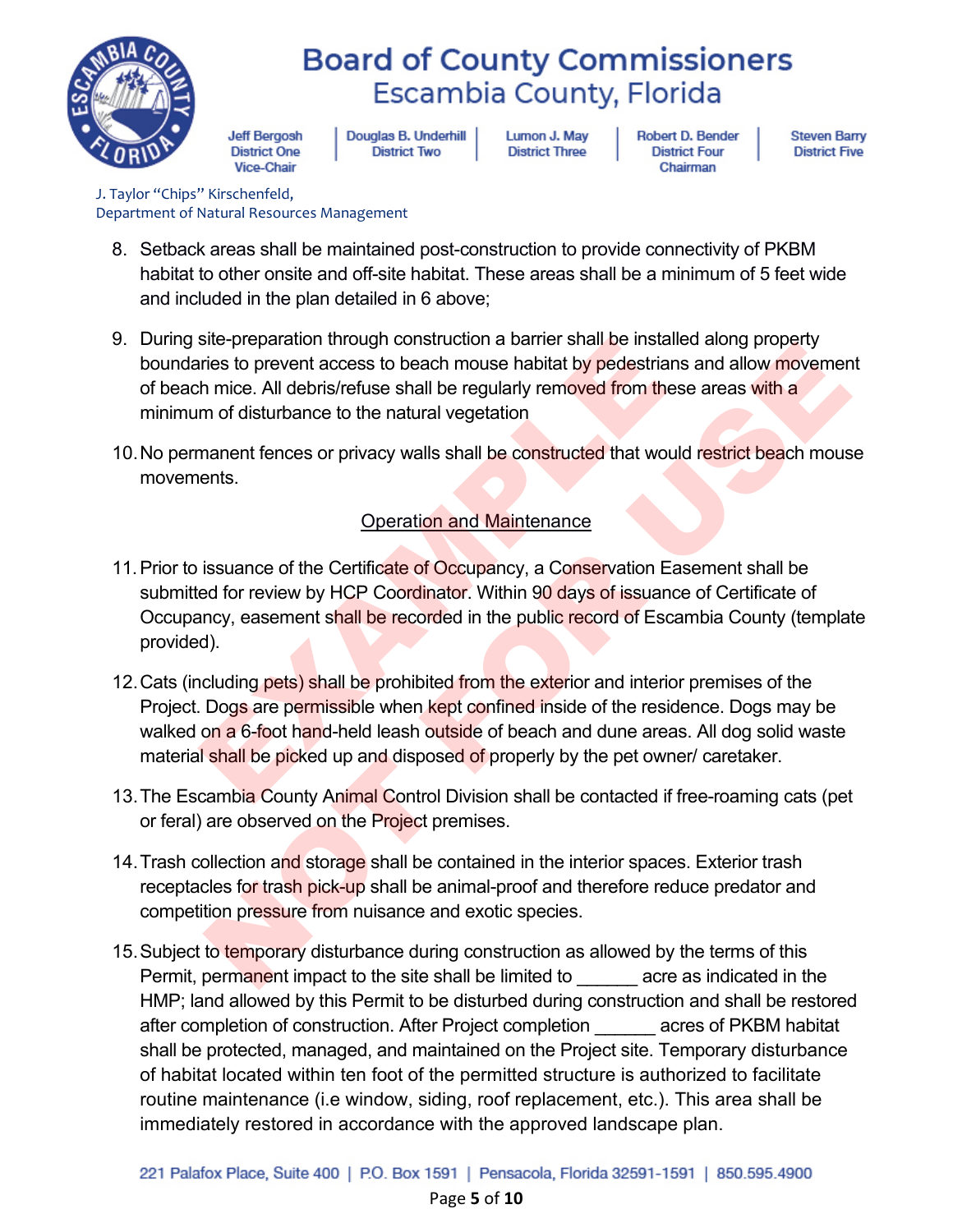

**Jeff Bergosh District One** Vice-Chair

Douglas B. Underhill **District Two** 

Lumon J. May **District Three**  **Robert D. Bender District Four** Chairman

**Steven Barry District Five** 

J. Taylor "Chips" Kirschenfeld, Department of Natural Resources Management

- 16.The applicant shall establish a condition in the deed and restrictions of the property that requires restoration of sand and vegetation in the PKBM habitat after a named storm event, should such be lost or degraded if such areas are not otherwise restored by a governmental entity or other third party as part of an overall or isolated dune restoration program (such as, for example purposes only, the dune restoration program undertaken by state federal and local governmental entities after Hurricane Ivan) and, provided that this requirement shall not interfere with or otherwise prohibit future participation in any such dune restoration program.
- 17. The use of exterior rodenticides and herbicides shall be prohibited. Any captured exotic or non-native rodents (house mice, Norway rats, black rats) shall be humanely euthanized and disposed of properly.
- 18. As noted in the Permittee's HMP, the Permittee shall contribute a one-time sum of to the PKBM Conservation Fund held by Escambia County, Florida. This contribution shall be provided with application for coverage under the County ITP. A fee of shall be deposited in the PKBM Conservation Fund annually, beginning with the year of Authorization of Coverage issuance and every year following for the life of the ITP. The purpose of the Fund is to implement compensation and mitigation of development impacts on PKBM. n (such as, for example purposes only, the dune restoration progueral and local governmental entities after Hurricane Ivan) and, if<br>ment shall not interfere with or otherwise prohibit future participat<br>storation program.<br>e In (such as, for example purposes only, the dune restoration program undertaken behind local governmental entities after Hurricane Ivan) and, provided that this tend and local governmental entities after Hurricane Ivan) an
- 19. Sand live oaks to be preserved, per the approved site plan, shall remain in their natural state, without pruning, unless a separate authorization is obtained to mitigate a documented risk to human health and safety.

| Owner Signature:      | Issued by:             |
|-----------------------|------------------------|
|                       | <b>HCP Coordinator</b> |
| <b>Owner Printed:</b> | Date:                  |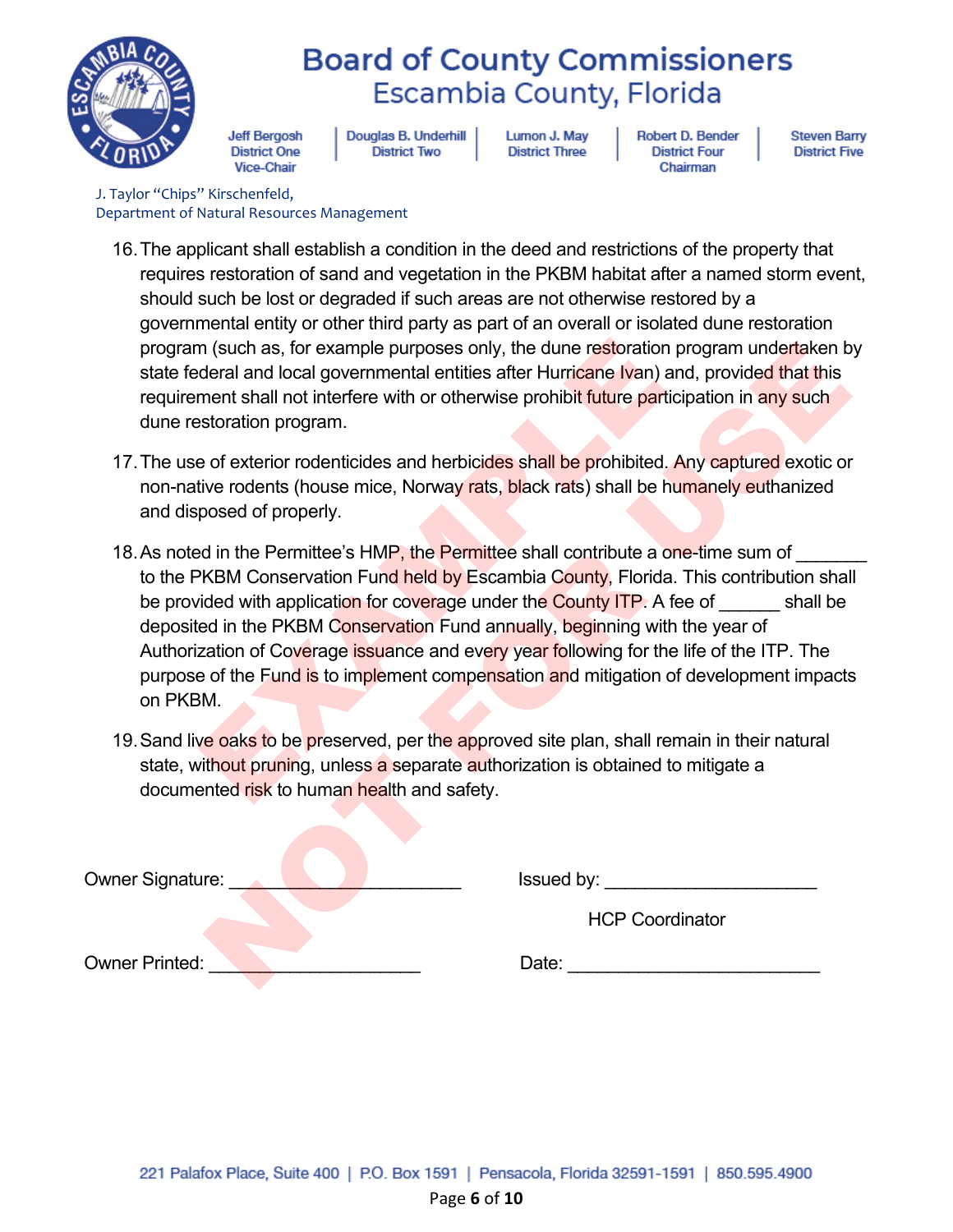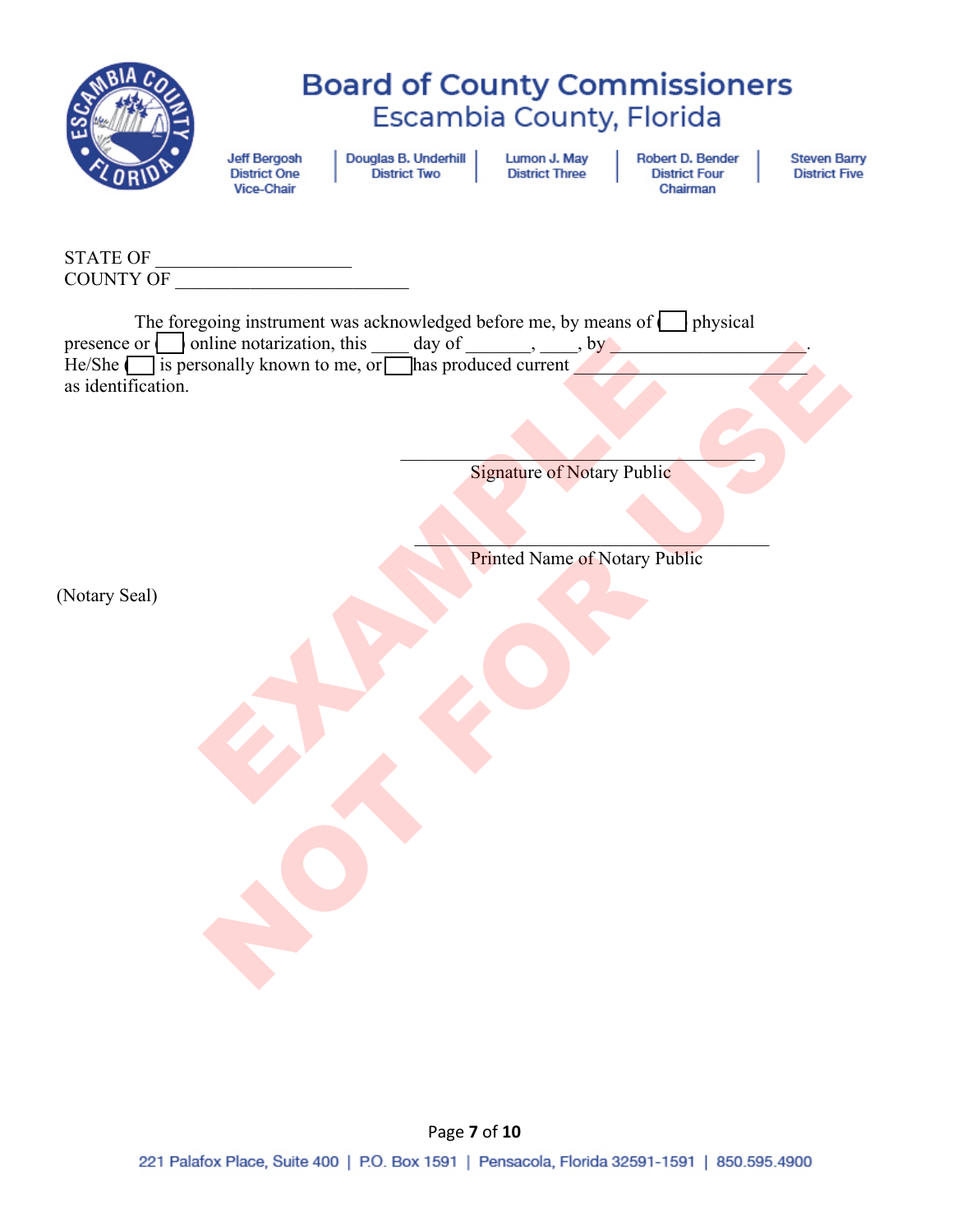

**Jeff Bergosh District One** Vice-Chair

Douglas B. Underhill **District Two** 

Lumon J. May **District Three** 

**Robert D. Bender District Four** Chairman

**Steven Barry District Five** 

J. Taylor "Chips" Kirschenfeld, Department of Natural Resources Management

Appendix A

#### **Project Lighting Restrictions for Conservation of Protected Coastal Species**

Lights shall not be placed within the developed footprint such that the light is visible outside the developed area.

Lights on dune walkovers or boardwalks shall not be located seaward of the landward toe of the dune (or its equivalent).

The light source or any reflective surface of a light fixture shall not be visible from any point outside of the developed footprint. There should be no illumination of any area outside the developed footprint, either through direct illumination, reflective illumination, or cumulative illumination.

Exterior wall light fixtures shall either be low pressure sodium lamps (LPS) or amber or red LED bulbs. The light fixtures should be completely shielded without interior reflective surfaces and directed downward. Lights may also be louvered and/or recessed, with black baffles or without interior reflective surfaces as appropriate and sea side shields. Is shall not be placed within the developed footprint such that the<br>de the developed area.<br>Son dune walkovers or boardwalks shall not be located seaward<br>vard toe of the dune (or its equivalent).<br>Ight source or any reflecti

Light fixtures shall be mounted as low as feasible to provide light where it is needed (i.e. patios, balconies, pedestrian paths). This can be accomplished through the use of low bollards, ground level fixtures, or low wall mounts.

Lights for purely decorative or accent purposes shall not be visible outside of the developed footprint and shall be limited in number and intensity. Up-lights shall not be used.

Roadway lighting shall use shielded low pressure sodium (LPS) lamps or amber or red LED bulbs. The height and number of fixtures should be kept to a minimum and should be positioned and mounted in a manner such that the point source of light or any reflective surface of the fixture is not visible on the development outside of the developed footprint. shall not be placed within the developed footprint such that the light is visible<br>e the developed area.<br>on dune walkovers or boardwalks shall not be located seaward of the<br>ard toe of the dune (or its equivalent).<br>In source

Lighting in parking areas shall use shielded low pressure sodium (LPS) or shielded amber or red LED lamps, have a height of 12 feet or less and shall not be visible from any point outside the developed footprint. The lighting shall be positioned and shielded such that the point source of light or any reflective surface of the light fixture is not visible outside of the developed area. The light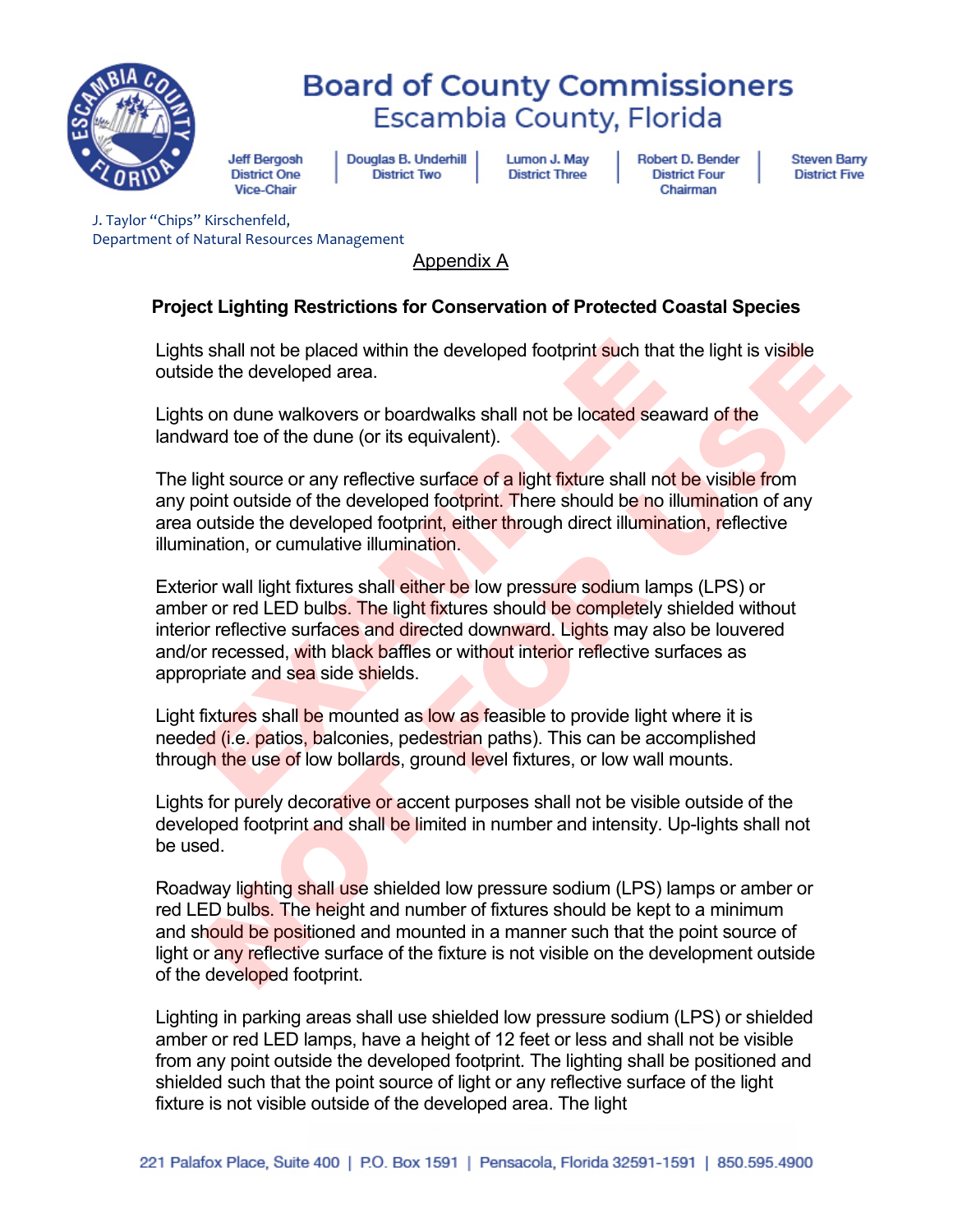

**Jeff Bergosh District One** Vice-Chair

Douglas B. Underhill **District Two** 

Lumon J. May **District Three** 

**Robert D. Bender District Four** Chairman

**Steven Barry District Five** 

J. Taylor "Chips" Kirschenfeld, Department of Natural Resources Management

> emanating from such fixtures may not directly or indirectly illuminate the area outside the developed footprint.

Car and other vehicle parking areas shall be designed or positioned such that vehicular headlights do not cast light outside the developed footprint. Native dune vegetation, and/or other ground –level barriers may be used to meet this objective.

Minimal temporary lighting during construction should only be used for security and safety. The lights should be completely shielded and low-mounted. Low pressure sodium lights (LPS) or amber or red LED bulbs shall be used. The lights should not directly or indirectly illuminate any area outside the construction site. other vehicle parking areas shall be designed or positioned such the distribution, and/or other ground –level barriers may be used to meet this temporary lighting during construction should only be used to meet this tempor other vehicle parking areas shall be designed or positioned such that<br>headlights do not cast light outside the developed footprint. Native dune<br>nn, and/or other ground –level barriers may be used to meet this objective.<br>He

Light fixtures using natural gas as the light source shall not be used for fixtures unless they are fully shielded and the lighting is not visible outside the developed footprint.

Tinted glass or window film that meets a transmittance value of 45% or less (inside to outside transmittance) shall be used on all transparent materials used in building construction throughout the development, including doors, windows, railings etc.

All ceiling mounted light fixtures in the interior of development that could be visible from the outside shall minimize the amount of exposed light bulbs.

Any proposed signage shall meet the lighting requirements above, if proposed to be illuminated